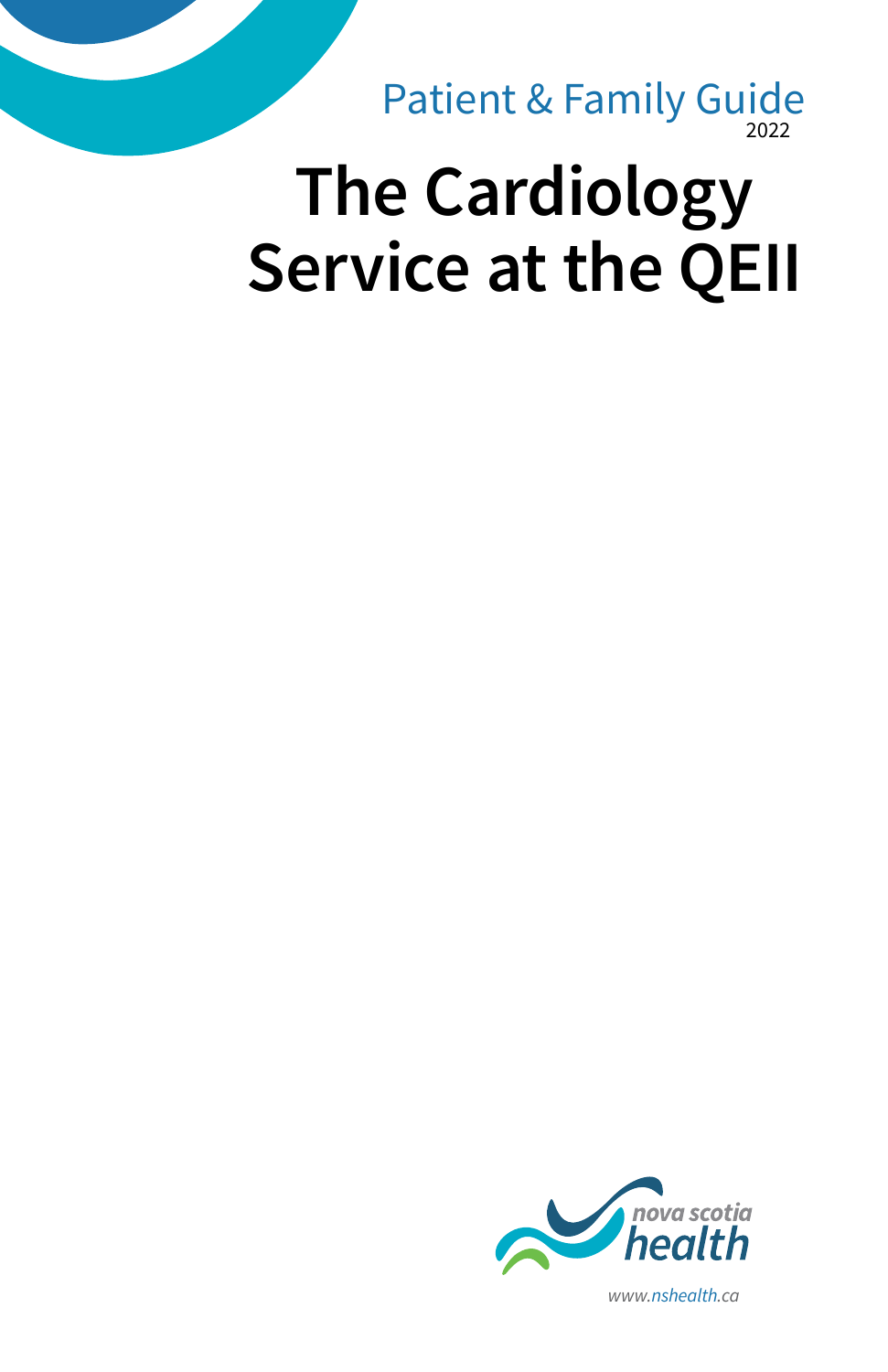# **The Cardiology Service at the QEII**

We understand that this is a very stressful time for you and your support person(s). We hope the information in this pamphlet will make you feel more comfortable. **Please feel free to ask questions.**

- The Cardiology Service at the Queen Elizabeth II Health Sciences Centre (QEII) serves people from Nova Scotia, Prince Edward Island, and New Brunswick.
- Patients may be admitted to the Cardiology Service in 2 ways:
	- $\rightarrow$  directly to one of the cardiology units
	- $\rightarrow$  through a system called the 24-hour Transfer Service. The goal of the 24-hour Transfer Service is to shorten your wait time at your local hospital to have procedures done in the Cardiac Catheterization Lab (Cath Lab).
- Your primary health care provider has decided that you need the care of a cardiologist (heart doctor), and tests or procedures offered by the Cardiology Service. If you are waiting at your local hospital, we will call when a bed is ready and you will then be transferred to the QEII.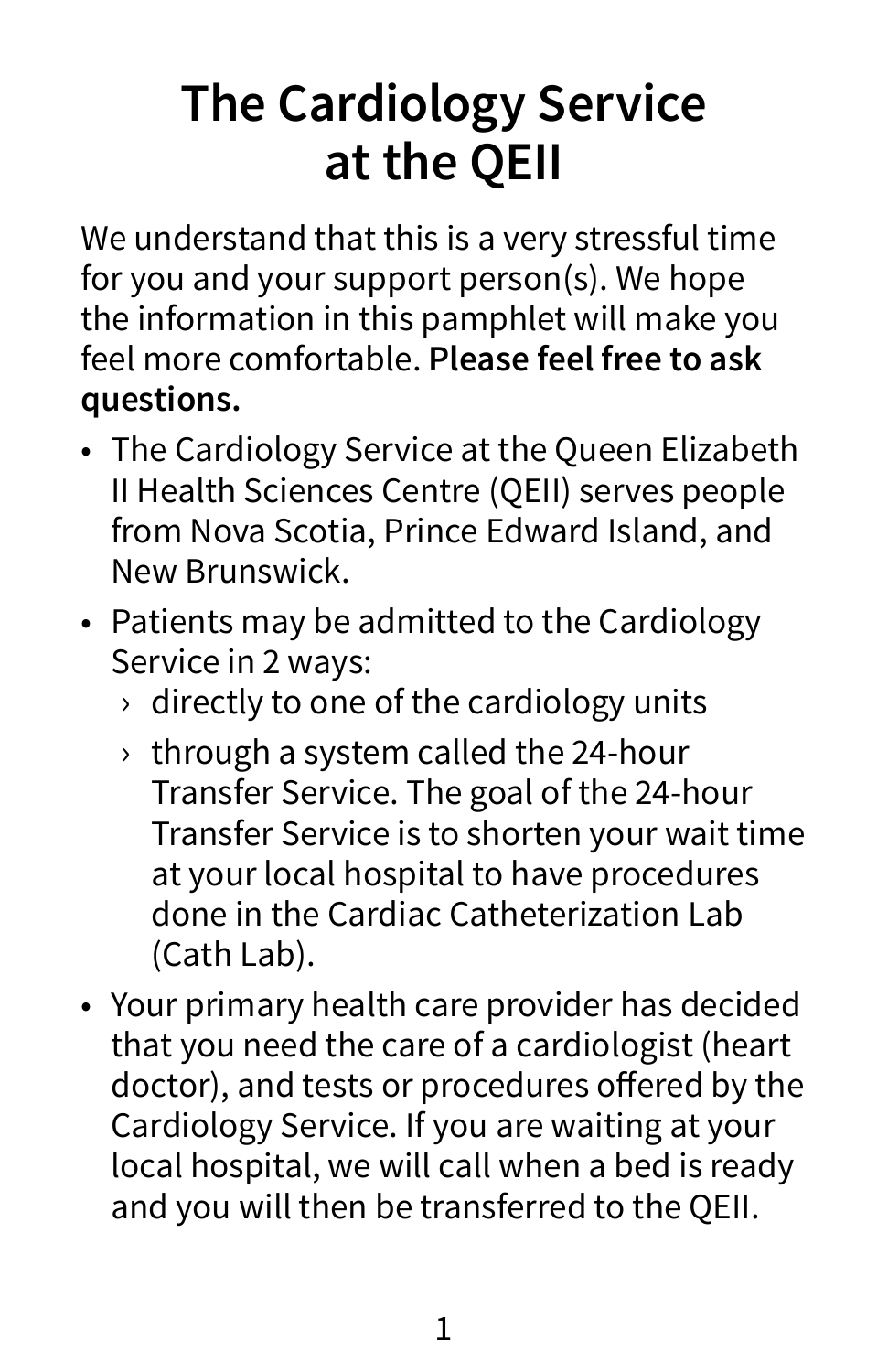**Note: You may need someone to drive you back to your local hospital. An ambulance transfer to the QEII does not guarantee an ambulance transfer back to your local hospital.**

# **Cardiology nursing units**

The cardiology nursing units are on Level 6 of the Halifax Infirmary (HI). There are signs to help you find your way. If you need more information, there are information booths at the Robie and Summer Street entrances.

You may stay in one of the following 3 units:

### **Coronary Care Unit 6.4 (CCU)**

- › Phone: 902-473-8981 or 902-473-3422
- This is a critical care unit for patients who need close monitoring.
- Each patient is connected to a heart monitor, so that a nurse can check their heart rhythm at all times.
- Other equipment may also be used. Please ask the nurse any questions you have about the equipment.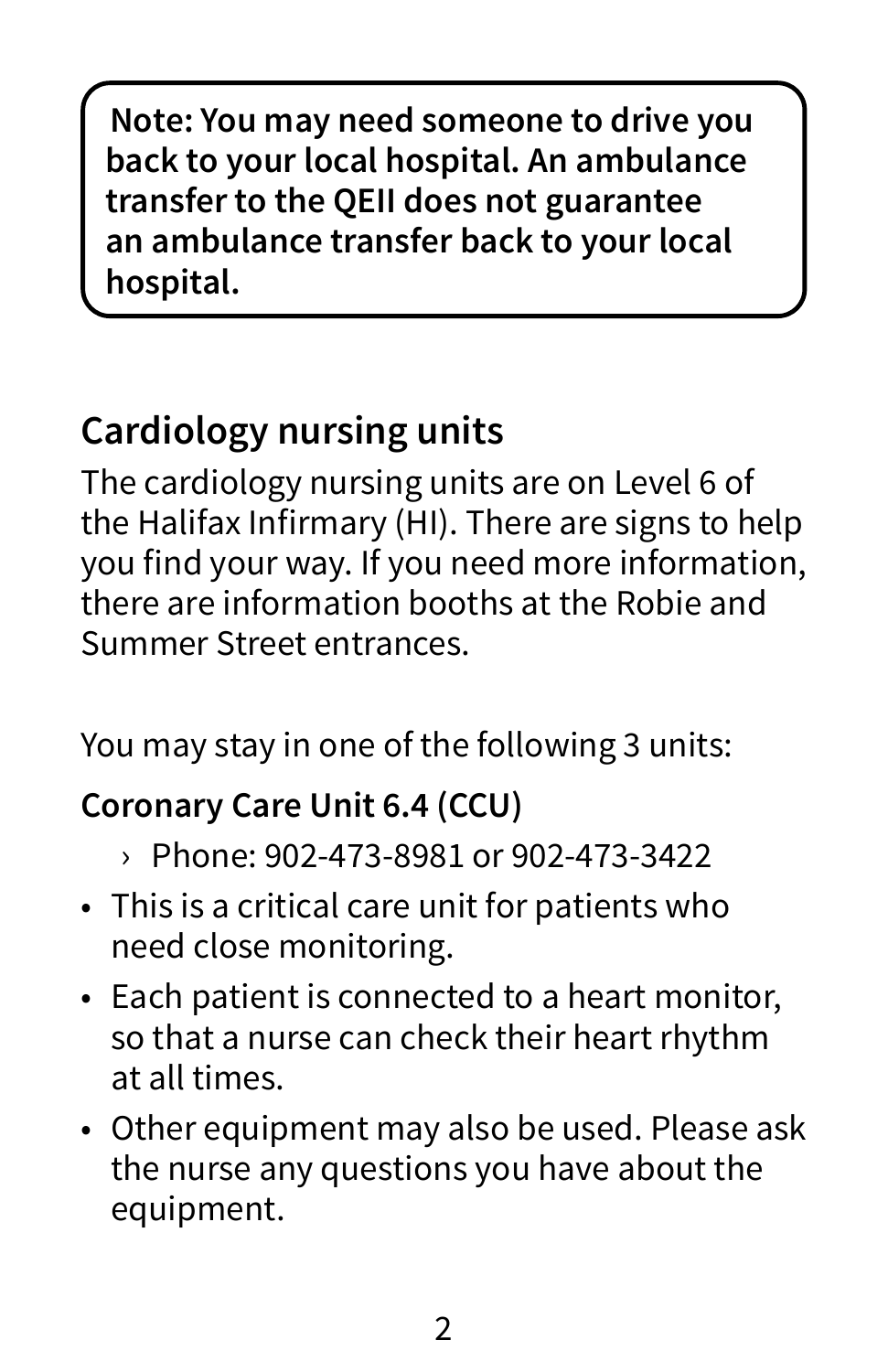### **Cardiology Intermediate Care Unit 6.1 (IMCU)**

- › Phone: 902-473-6515 or 902-473-6520
- This unit is for patients who need close observation and monitoring.
- You may share a room with a person of another gender.
- Each patient is connected to a heart monitor, so that a nurse can check their heart rhythm at all times.

### **Cardiology Inpatient Unit 6.2**

- › Phone: 902-473-6560 or 902-473-6561
- This is a 37-bed unit.
- You may share a room with a person of another gender.
- You may be attached to a heart monitor called telemetry.
- Your nurse will tell you if you are allowed to walk around the unit.
- **Do not** leave the unit if you are wearing a portable telemetry monitor.

**If you are having chest discomfort or pain similar to your heart pain, please tell a member of your health care team right away.**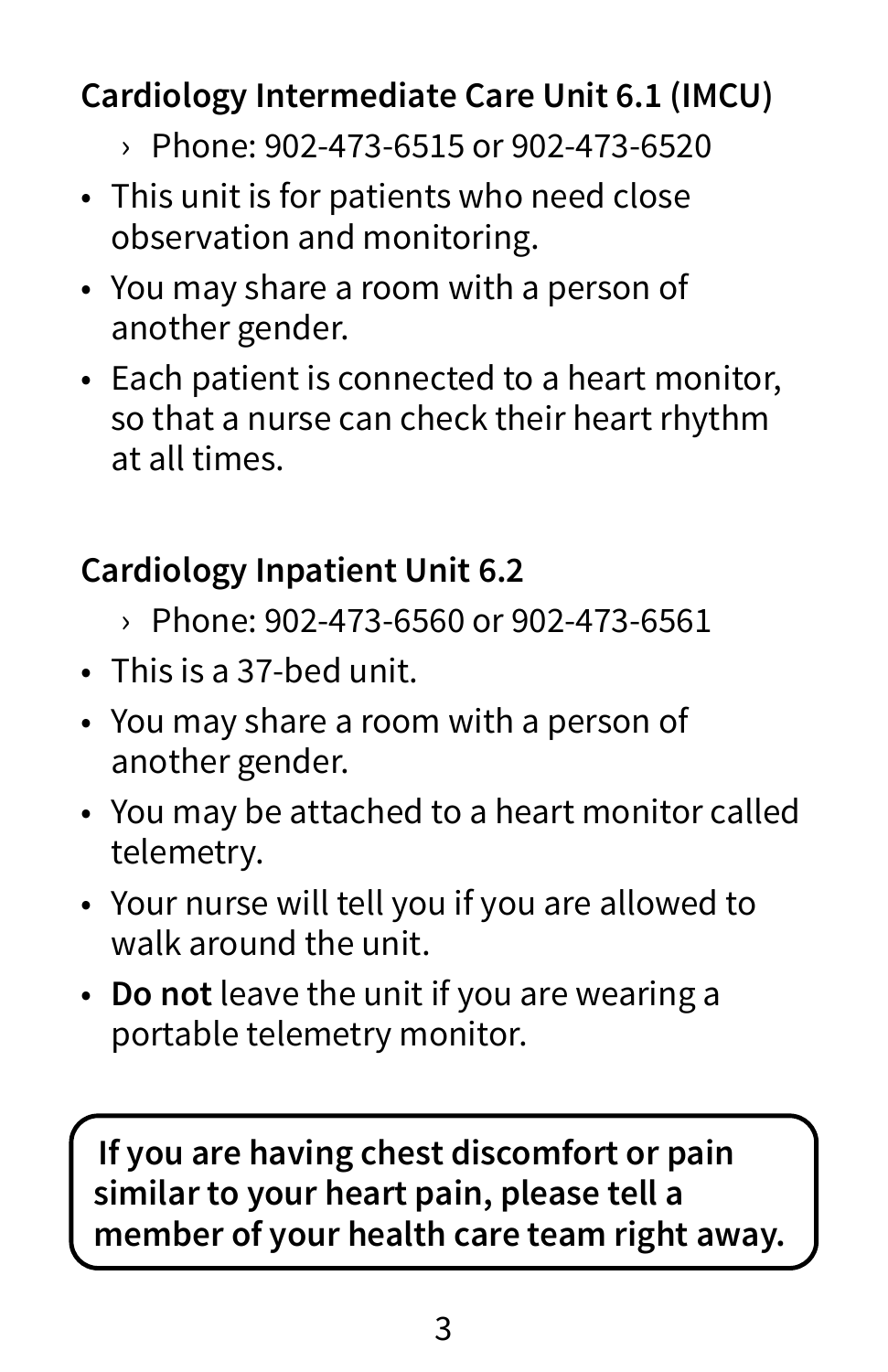# **Your health care team**

While you are in a Cardiology unit, you will be cared for by a health care team. Members of the team include:

#### **You and your support person(s)**

You and your support person(s) are the most important members of your team. Please tell us if you have any concerns.

#### **Nurses**

Registered Nurses (RNs) will care for you.

#### **Nurse practitioners**

These RNs have further education and specialize in caring for cardiac patients. They work with cardiologists and other team members to give nursing and medical care. They are involved with admissions, discharge planning (planning for when you leave the hospital), and managing your treatment.

#### **Staff cardiologist**

A cardiologist will direct your care. Cardiologists rotate to other areas of the cardiology department. This means you may be under the care of more than one cardiologist during your stay. You may have a different cardiologist on the weekend than during the week.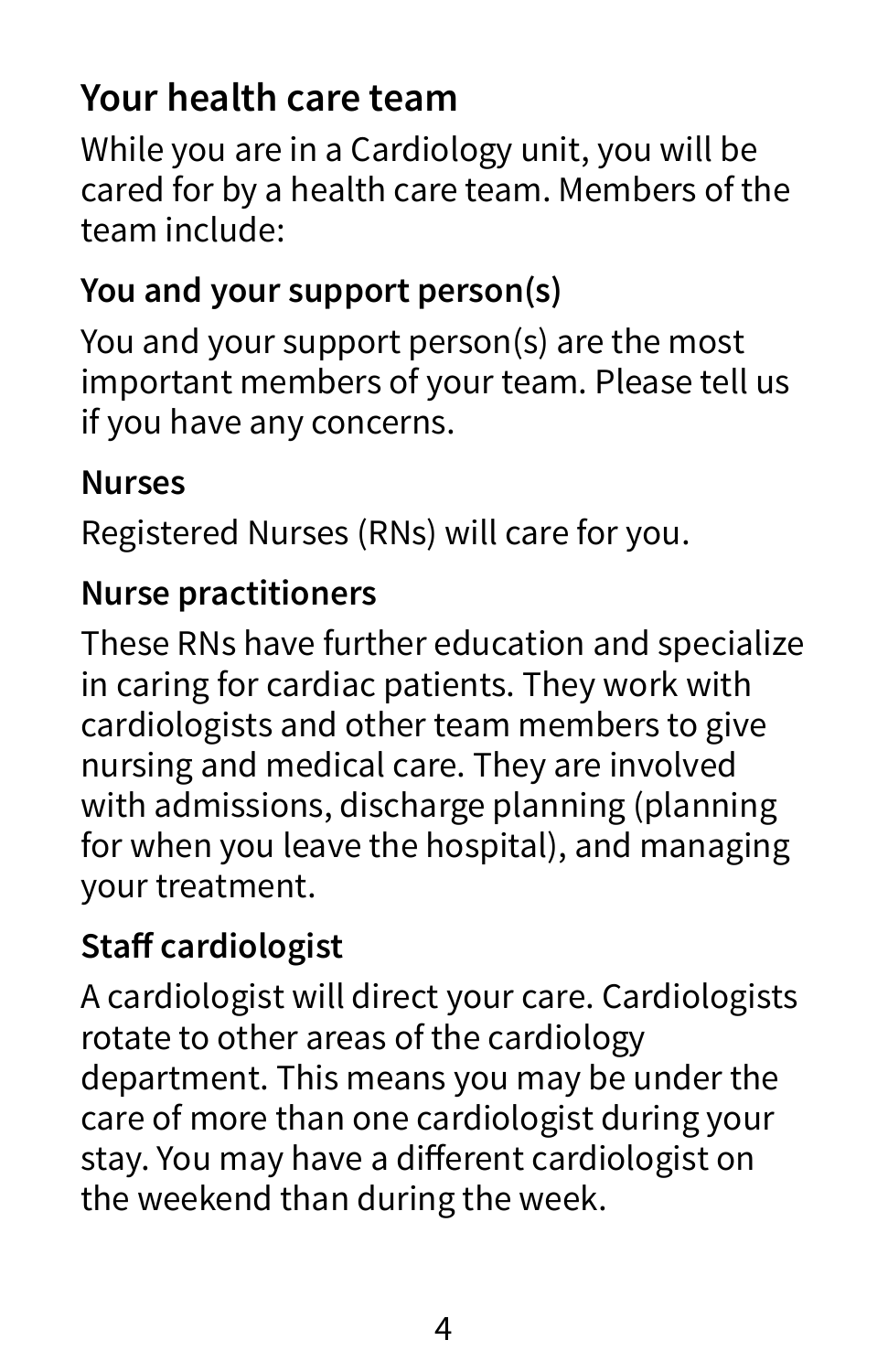### **Resident doctors and clinical associates**

These doctors are doing special training in cardiology. They will help the cardiologist with your care. They are available 24 hours a day.

#### **Patient/Family feedback**

Patient relations is available to patients and their loved ones who have concerns about any part of hospital care.

- › Phone (toll-free): 1-844-884-4177
- › Email: healthcareexperience@nshealth.ca

Other health care team members include spiritual care, dietitians, pharmacists, physiotherapists, respiratory therapists, research nurses, social workers, technicians, patient aides, care team assistants, unit clerks, unit aides, and others, as needed.

# **Personal belongings and valuables**

Please leave all valuables at home. The hospital is not responsible for the loss of any item. If needed, valuables may be locked in the safe in the hospital business office.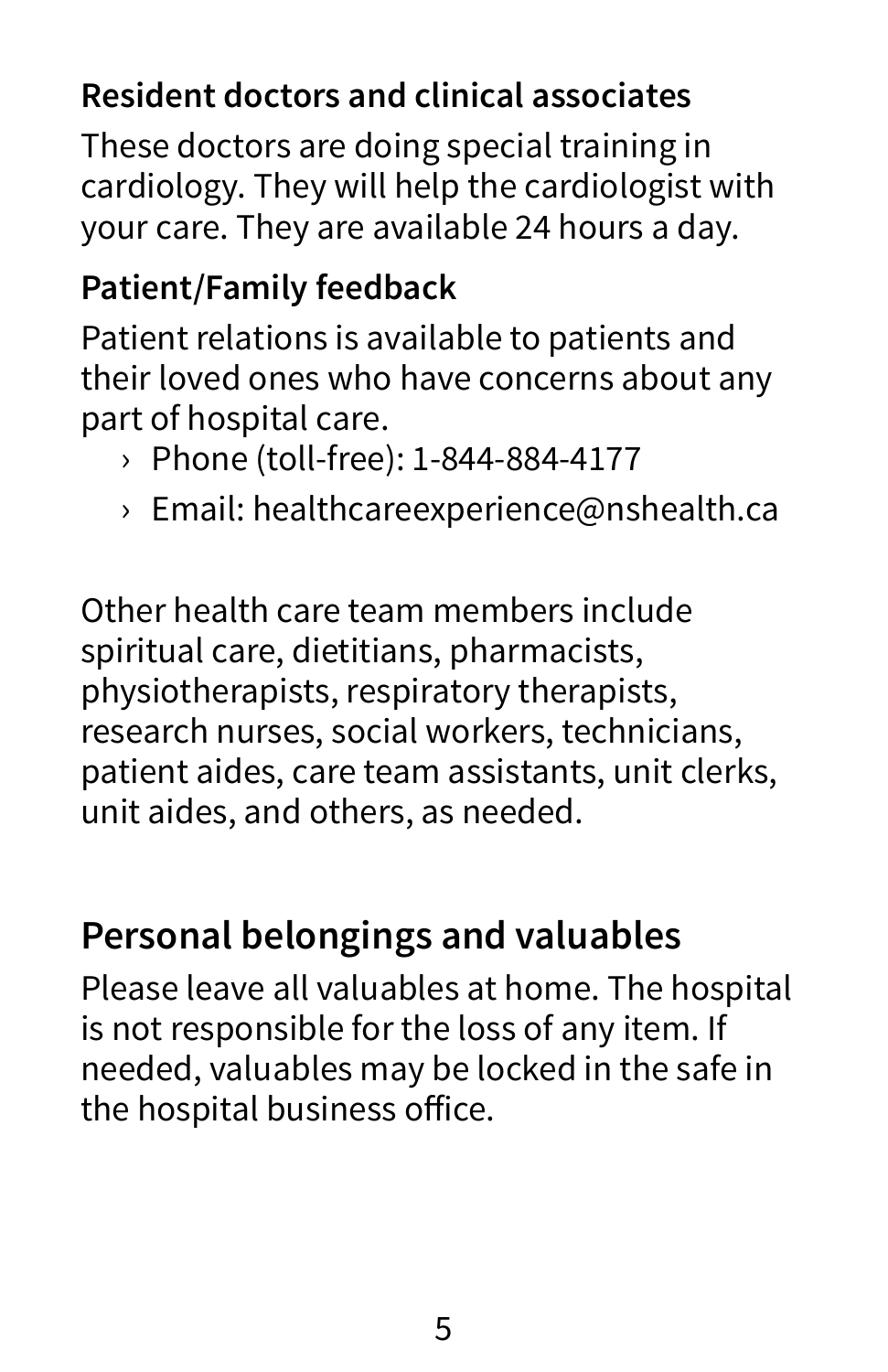# **Other information**

#### **Halifax Infirmary**

The HI site at the QEII has 2 main entrances: one on Summer Street and the other on Robie Street.

#### **Parking**

- There are parking meters by the Summer Street entrance.
- Hourly and daily parking is available in the parking lot at the Robie Street entrance.

#### **Visitors**

- Your support person(s) is an important part of your care. You and your support person(s), together with your nurse, will decide who visits. Please ask your nurse about visitor guidelines.
- Please do not use patient washrooms. Please ask staff on the unit where the public washrooms are.

#### **Phone**

• Patients on 6.1 IMCU and 6.2 can receive phone calls.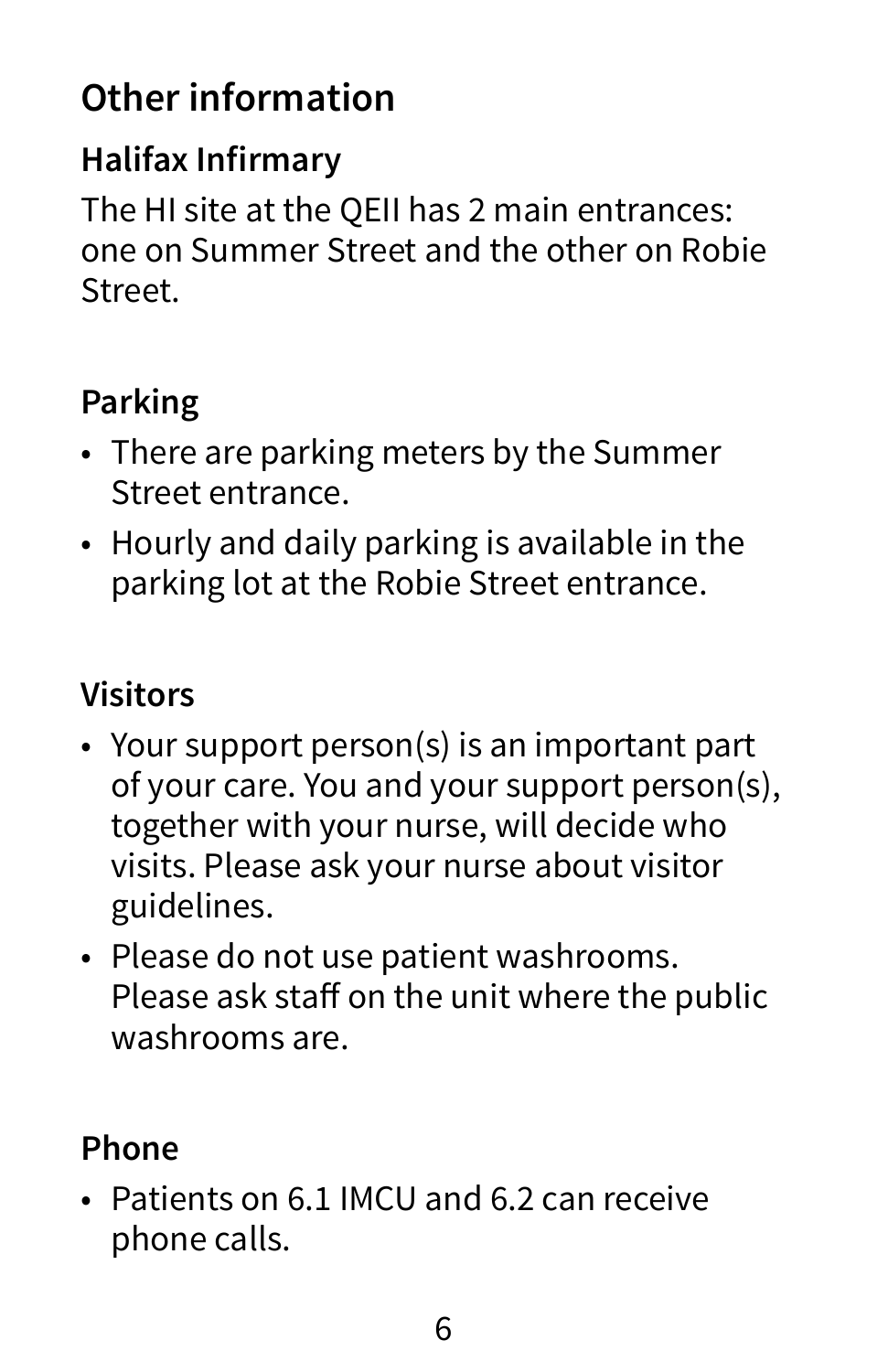## **To call a patient:**

- $\rightarrow$  Call the patient switchboard at 902-473-1510 and ask to be connected to the patient.
- $\rightarrow$  Since patients may be moved to different rooms, it is best to ask for the patient by name instead of room number.
- There is a bedside phone that can be connected to make outgoing calls for a daily charge.

#### **TV service**

- 6.2 is the only unit that has bedside TVs.
- If you have insurance coverage for a semi-private or private room, and you are given such a room, the cost of TV service is included. In all other cases, there is a charge for TV service.

# **Services**

#### **Summer Savory Restaurant** – 2nd floor

- $\rightarrow$  Weekdays: 7:30 a.m. to 7 p.m.
- › Weekends and holidays: 8 a.m. to 7 p.m.

#### **Shoppers Drug Mart** – Robie Street entrance

› Monday to Friday: 8:30 a.m. to 5 p.m.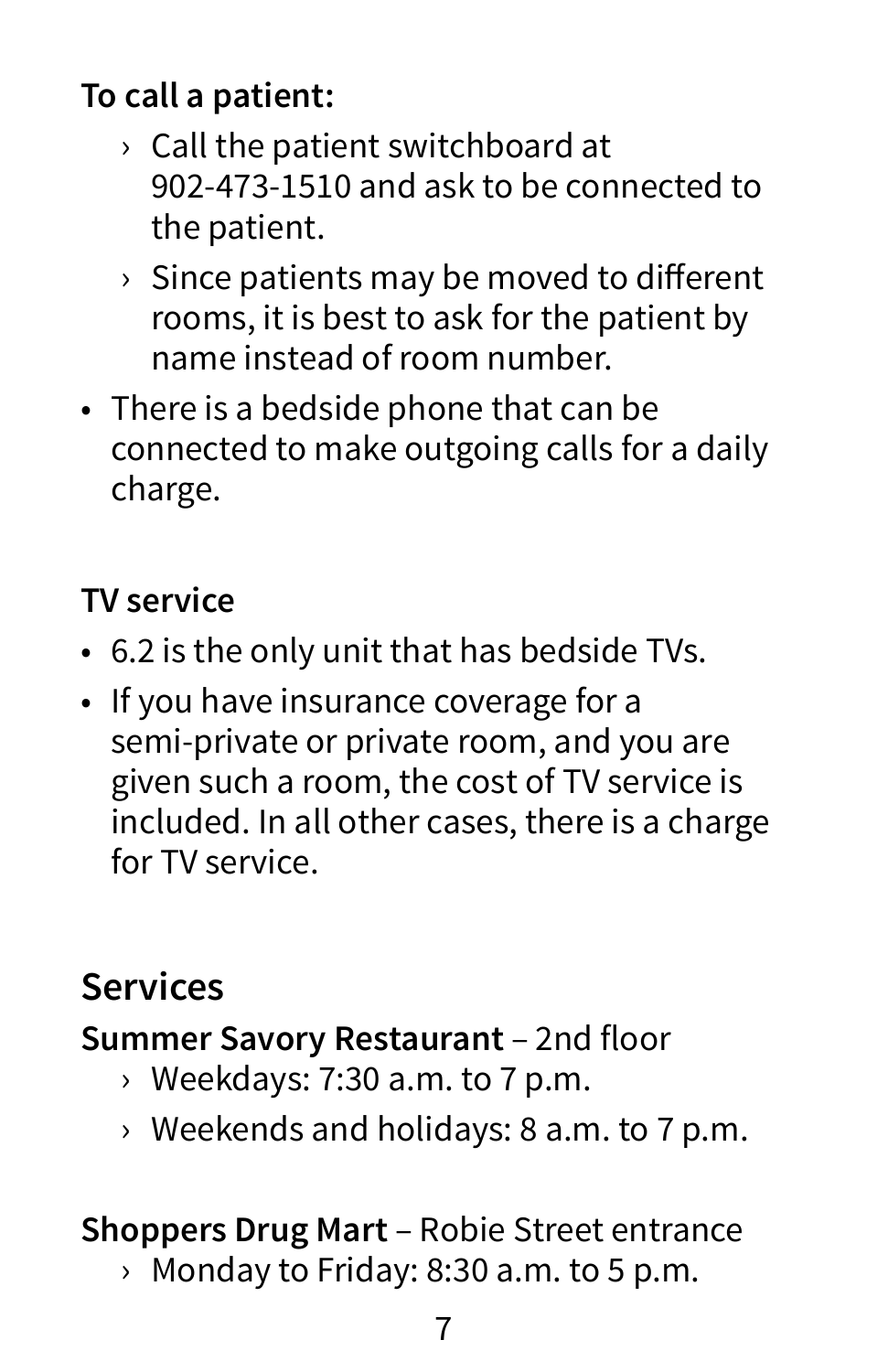**Bank machines** – Summer Street and Robie Street entrances

# **Smoking**

Nova Scotia Health is smoke-free and vape-free. Ask a member of your health care team about the Smoking Cessation Program if you would like help to quit smoking.

### **Scent-free**

Nova Scotia Health is scent-free. Please do not use any scented items in the hospital.

# **Accommodations**

- We do not have rooms at the hospital where your support person(s) can sleep. Please see the list of places to stay near the HI on the next page. Ask the unit clerk if you would like more information. Your support person(s) must make their own arrangements.
- When you call to book a room, tell the reservation clerk that you are a support person of a patient at the QEII.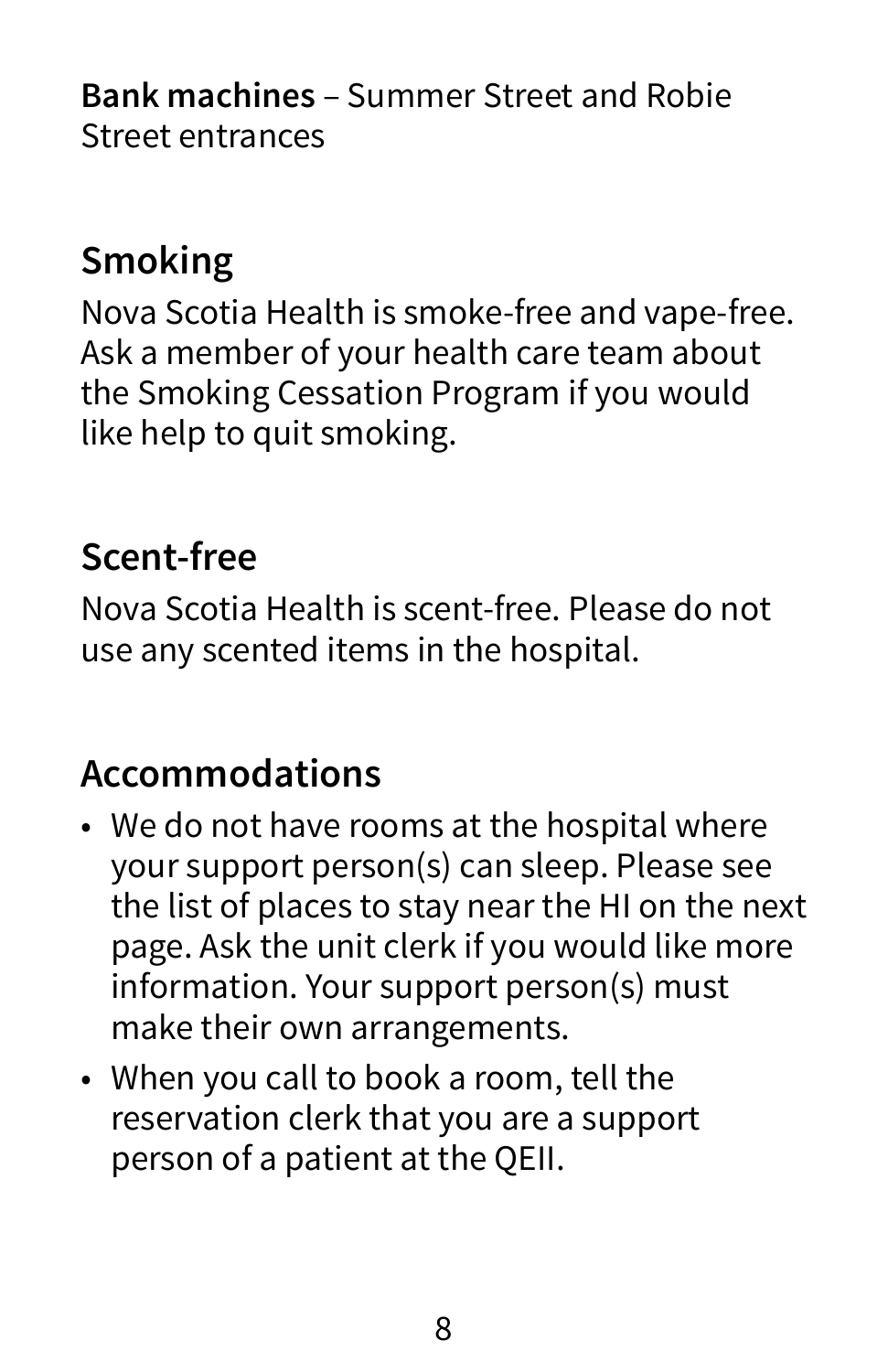#### **Accommodations**

**Point Pleasant Lodge** www.pointpleasantlodge.com 1121 South Park Street Phone: 902-421-1599

**Atlantica Hotel** www.atlanticahotelhalifax.com 1980 Robie Street Phone: 902-423-1161 or 1-888-810-7288

**Lord Nelson Hotel**  https://lordnelsonhotel.ca 1515 South Park Street Phone: 902-423-6331 or 1-800-565-2020

**The Westin** www.thewestinnovascotian.com 1181 Hollis Street Phone: 902-421-1000 or 1-866-761-3513

#### **Parking**

Special parking rates are available for support persons of patients who have been in the hospital for at least 14 days (2 weeks). These rates are available after the patient's 14th consecutive (back to back) day in hospital. Please ask staff at the nursing station or clinic registration desk for details.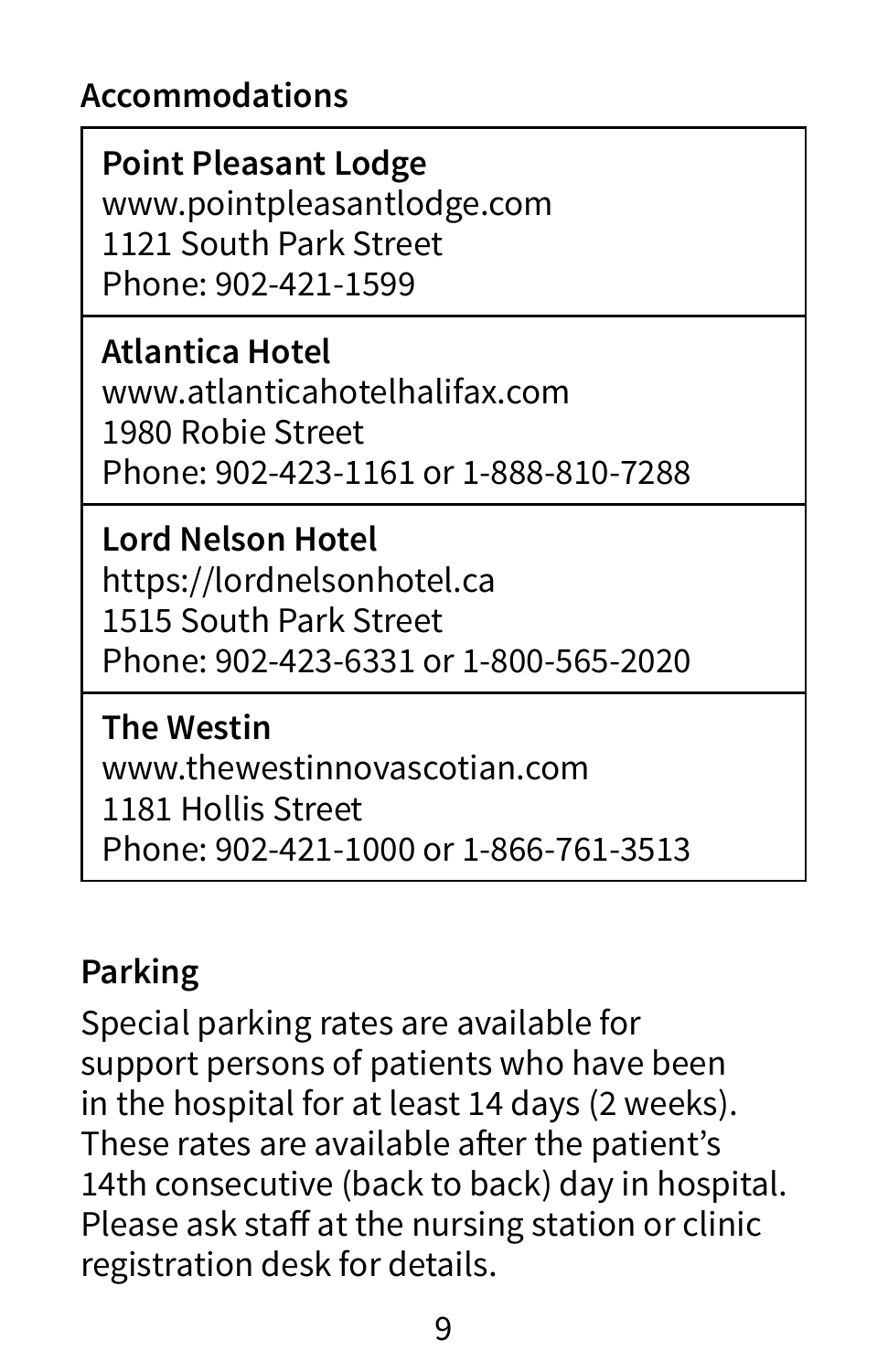# **Sharing information with your support person(s)**

- Following the Personal Health Information Act (PHIA), we are only able to give information to your next of kin (closest family member) or substitute decision maker, unless you tell us otherwise. This means that, by law, we can only give information about your care to a family member or the person you have chosen to receive this information.
- Frequent phone calls can take us away from patient care. We ask that you choose one support person to receive information and share it with others. This will help everyone in your support team to receive the same information.

**We hope this information is helpful. Please use the space below to write down any questions you have.**